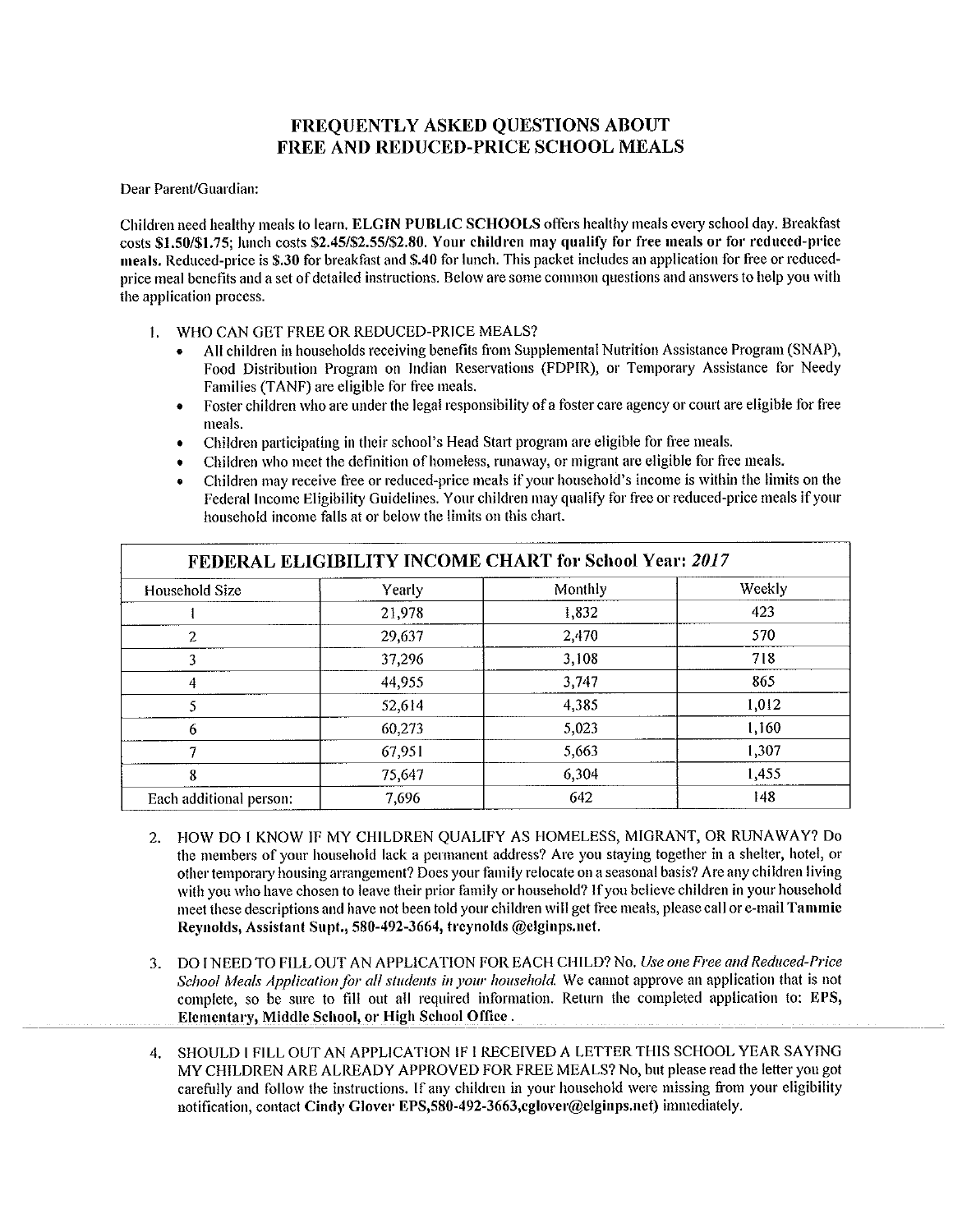- 5. CAN I APPLY ONLINE? Yes! You are encouraged to complete an online application instead of a paper application if you are able. The online application has the same requirements and will ask you for the same information as the paper application. Visit www.elginps.org to begin or to learn more about the online application process. Contact Tammie Reynolds, Asst. Supt., EPS, treynolds @elginps.net if you have any questions about the online application.
- MY CHILD'S APPLICATION WAS APPROVED LAST YEAR. DO I NEED TO FILL OUT A NEW ONE? Yes. 6. Your child's application is only good for that school year and for the first few days of this schools year, through 09-22, 2016. You must send in a new application unless the school told you that your child is eligible for the new school year. If you do not send in a new application that is approved by the school or you have not been notified that your child is eligible for free meals, your child will be charged the full price for meals.
- 7. I GET WIC. CAN MY CHILDREN GET FREE MEALS? Children in households participating in WIC MAY be eligible for free or reduced-price meals. Please send in an application.
- WILL THE INFORMATION I GIVE BE CHECKED? Yes. We may also ask you to send written proof of the 8. household income you report.
- 9. IF I DO NOT QUALIFY NOW, MAY I APPLY LATER? Yes, you may apply at any time during the school year. For example, children with a parent or guardian who becomes unemployed may become eligible for free and reducedprice meals if the household income drops below the income limit.
- 10. WHAT IF I DISAGREE WITH THE SCHOOL'S DECISION ABOUT MY APPLICATION? You should talk to school officials. You also may ask for a hearing by call or writing to: EPS, P.O. Box 369, Elgin, OK 73538.
- 11. MAY I APPLY IF SOMEONE IN MY HOUSEHOLD IS NOT A UNITED (U.S.) CITIZEN? Yes. You, your children, or other household members do not have to be U.S. citizens to apply for free or reduced-price meals.
- WHAT IF MY INCOME IS NOT ALWAYS THE SAME? List the amount that you NORMALLY receive. For  $12.$ example, if you normally make \$1000 each month but you missed some work last month and made only \$900, put down that you made \$1000 per month. If you normally get overtime, include it; do not include it if you work overtime only sometimes. If you have lost a job or had your hours or wages reduced, use your current income.
- WHAT IF SOME HOUSEHOLD MEMBERS HAVE NO INCOME TO REPORT? Household members may not  $13.$ receive some types of income we ask you to report on the application or may not receive income at all. Whenever this happens, please write a  $\theta$  in the field. However, if any income fields are left empty or blank, those will  $ALSO$  be counted as zeroes. Please be careful when leaving income fields blank, as we will assume you MEANT to do so.
- 14. WE ARE IN THE MILITARY. DO WE REPORT OUR INCOME DIFFERENTLY? Your basic pay and cash bonuses must be reported as income. If you get any cash value allowances for off-base housing, food, or clothing, it must also be included as income. However, if your housing is part of the Military Housing Privatization Initiative, do not include your housing allowance as income. Any additional combat pay resulting from deployment is also excluded from income.
- $15.$ WHAT IF THERE IS NOT ENOUGH SPACE ON THE APPLICATION FOR MY FAMILY? List any additional household members on a separate piece of paper and attach it to your application. Contact EPS, 580-492-3663, or Cindy Glover, eglover @elginps. net to receive a second application.
- 16. MY FAMILY NEEDS MORE HELP. ARE THERE OTHER PROGRAMS WE MIGHT APPLY FOR? To find out how to apply for SNAP or other assistance benefits, contact your local assistance office or call 1-866-411-1877.

If you have other questions or need help, call 580-492-3663.

Sincerely,

**ELGIN PUBLIC SCHOOLS**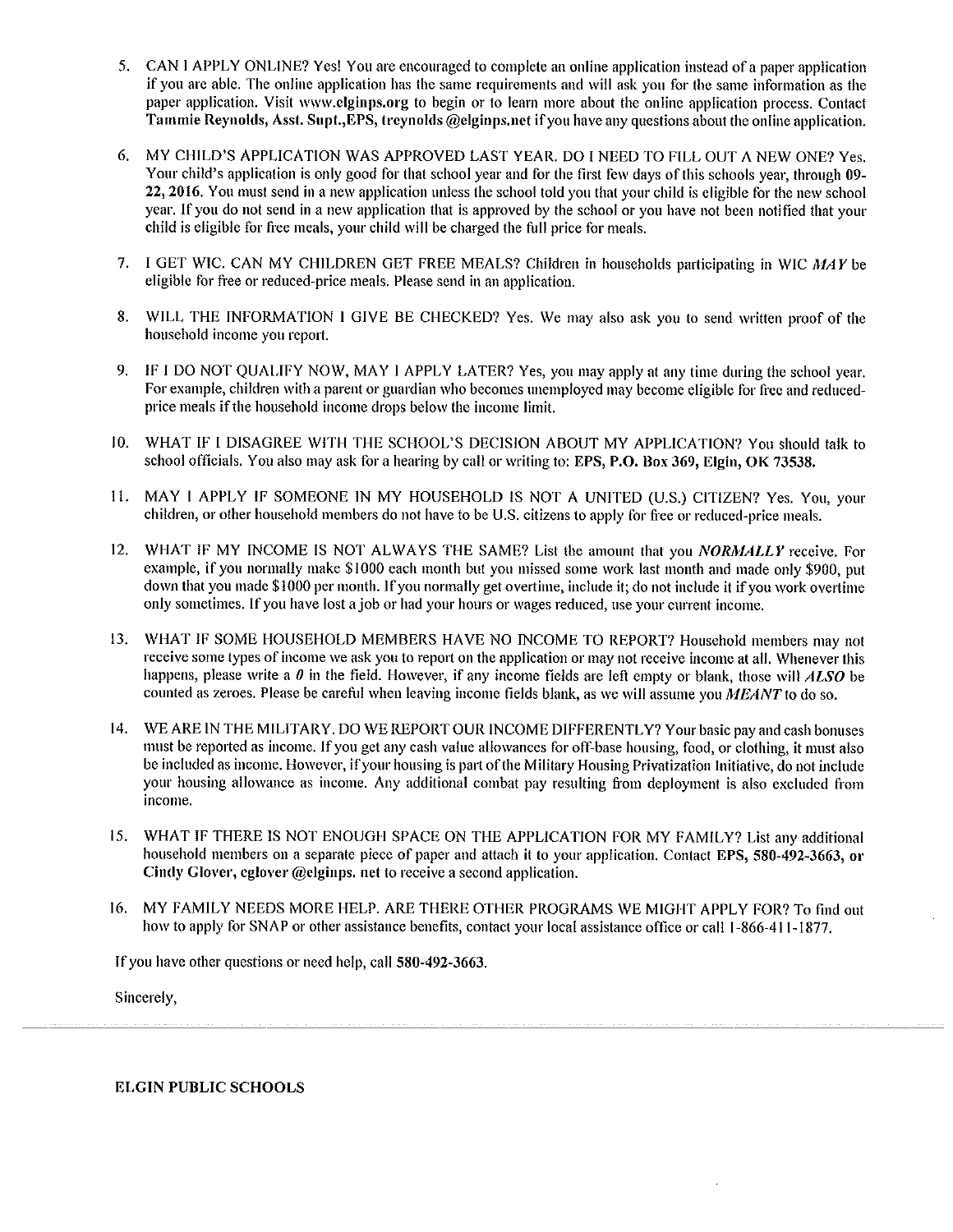- 5. CAN I APPLY ONLINE? Yes! You are encouraged to complete an online application instead of a paper application if you are able. The online application has the same requirements and will ask you for the same information as the paper application. Visit www.elginps.org to begin or to learn more about the online application process. Contact Tammie Reynolds, Asst. Supt..EPS, treynolds @elginps.net if you have any questions about the online application.
- MY CHILD'S APPLICATION WAS APPROVED LAST YEAR. DO I NEED TO FILL OUT A NEW ONE? Yes. 6. Your child's application is only good for that school year and for the first few days of this schools year, through 09-22, 2016. You must send in a new application unless the school told you that your child is eligible for the new school year. If you do not send in a new application that is approved by the school or you have not been notified that your child is eligible for free meals, your child will be charged the full price for meals.
- $7<sub>1</sub>$ I GET WIC. CAN MY CHILDREN GET FREE MEALS? Children in households participating in WIC MAY be eligible for free or reduced-price meals. Please send in an application.
- WILL THE INFORMATION I GIVE BE CHECKED? Yes. We may also ask you to send written proof of the 8. household income you report.
- IF I DO NOT QUALIFY NOW, MAY I APPLY LATER? Yes, you may apply at any time during the school year. 9. For example, children with a parent or guardian who becomes unemployed may become eligible for free and reducedprice meals if the household income drops below the income limit.
- $10<sub>1</sub>$ WHAT IF I DISAGREE WITH THE SCHOOL'S DECISION ABOUT MY APPLICATION? You should talk to school officials. You also may ask for a hearing by call or writing to: EPS, P.O. Box 369, Elgin, OK 73538.
- MAY I APPLY IF SOMEONE IN MY HOUSEHOLD IS NOT A UNITED (U.S.) CITIZEN? Yes. You, your  $11.$ children, or other household members do not have to be U.S. citizens to apply for free or reduced-price meals.
- WHAT IF MY INCOME IS NOT ALWAYS THE SAME? List the amount that you *NORMALLY* receive. For  $12.$ example, if you normally make \$1000 each month but you missed some work last month and made only \$900, put down that you made \$1000 per month. If you normally get overtime, include it; do not include it if you work overtime only sometimes. If you have lost a job or had your hours or wages reduced, use your current income.
- WHAT IF SOME HOUSEHOLD MEMBERS HAVE NO INCOME TO REPORT? Household members may not  $13.$ receive some types of income we ask you to report on the application or may not receive income at all. Whenever this happens, please write a  $\theta$  in the field. However, if any income fields are left empty or blank, those will  $ALSO$  be counted as zeroes. Please be careful when leaving income fields blank, as we will assume you MEANT to do so.
- 14. WE ARE IN THE MILITARY, DO WE REPORT OUR INCOME DIFFERENTLY? Your basic pay and cash bonuses must be reported as income. If you get any cash value allowances for off-base housing, food, or clothing, it must also be included as income. However, if your housing is part of the Military Housing Privatization Initiative, do not include your housing allowance as income. Any additional combat pay resulting from deployment is also excluded from income.
- WHAT IF THERE IS NOT ENOUGH SPACE ON THE APPLICATION FOR MY FAMILY? List any additional 15. household members on a separate piece of paper and attach it to your application. Contact EPS, 580-492-3663, or Cindy Glover, eglover @elginps. net to receive a second application.
- MY FAMILY NEEDS MORE HELP. ARE THERE OTHER PROGRAMS WE MIGHT APPLY FOR? To find out 16. how to apply for SNAP or other assistance benefits, contact your local assistance office or call 1-866-411-1877.

If you have other questions or need help, call 580-492-3663.

Sincerely,

**ELGIN PUBLIC SCHOOLS**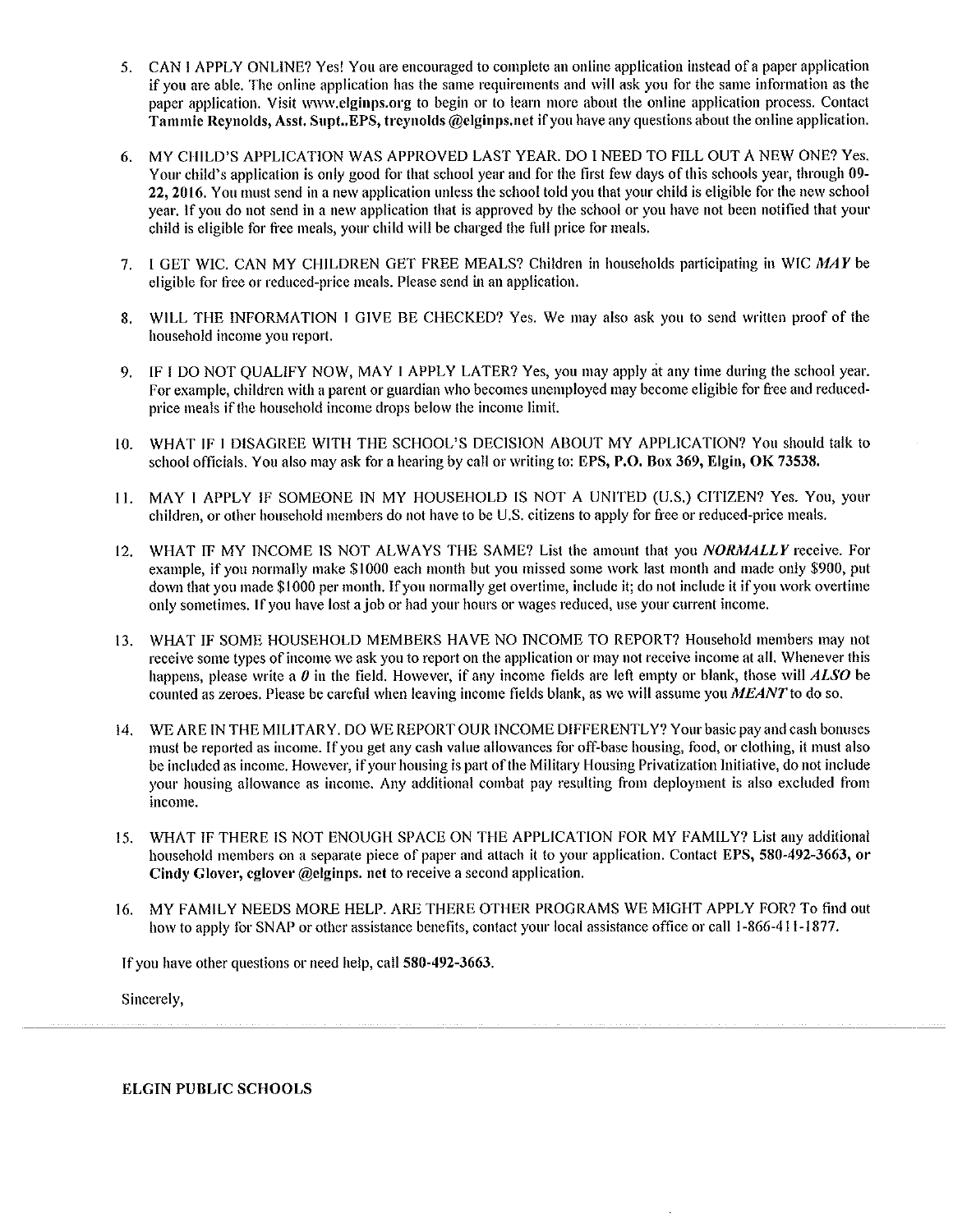## **HOW TO APPLY FOR FREE AND REDUCED-PRICE SCHOOL MEALS**

Please use these instructions to help you fill out the application for free or reduced-price school meals. You only need to submit ONE application per household, even if your children attend more than one school in ELGIN PUBLIC SCHOOLS). The application must be filled out completely to certify your children for free or reduced-price schools meals.

Please follow these instructions in order! Each step of the instructions is the same as the steps on your application. If at any time you are not sure what to do next, please contact Cindy Glover, EPS, eglover@elginps.net, 590-492-3663.

#### PLEASE USE A PEN (NOT A PENCIL) WHEN FILLING OUT THE APPLICATION, AND DO YOUR BEST TO PRINT CLEARLY.

#### STEP 1: LIST ALL HOUSEHOLD MEMBERS WHO ARE INFANTS, CHILDREN, AND STUDENTS UP TO AND INCLUDING GRADE 12 **AND INCLUDING GRADE**

Tell us how many infants, children, and school students live in your household. They do *NOT* have to be related to you to be a part of your household,

### Who should I list here?

When filling out this section, please include ALL members in your household who are:

- Children aged 18 or under  $AND$  are supported with the household's income.
- In your care under a foster arrangement or qualify as homeless, migrant, or runaway youth.
- Students attending Elgin Public Schools, regardless of age.
- A. List each child's name. For each child, print his/her first name, middle initial, and last name. Use one line of the application for each child. If there are more children present than lines on the application, attach a second piece of paper with all required information for the additional children.
- B. Is the child a student at Elgin Public Schools)? Mark Yes or No under the column titled Student to tell us which children attend Elgin Elementary, Elgin Middle, or Elgin High School.
- C. Do you have any foster children? If any children listed are foster children, mark the Foster Child box next to the child's name. If you are  $ONLY$  applying for foster children, after completing STEP 1, skip to STEP 4 of the application and these instructions. If you are applying for both foster and nonfoster children, go to Step 3. Foster children who live with you may count as members of your household and should be listed on your application.
- D. Are any children homeless, migrant, or runaway? If you believe any child listed in this section may meet this description, please mark the *Homeless, Migrant, Runaway* box next to the child's name and complete all steps of the application.

STEP 2: DO ANY HOUSEHOLD MEMBERS (INCLUDING YOU) CURRENTLY PARTICIPATE IN ONE OR MORE OF THE FOLLOWING ASSISTANCE PROGRAMS: SUPPLEMENTAL NUTRITION ASSISTANCE PROGRAM (SNAP), TEMPORARY ASSISTANCE FOR NEEDING FAMILIES (TANF), OR FOOD DISTRIBUTION PROGRAM ON INDIAN RESERVATIONS (FDPIR)? If Yes, record the proper case number (only one per household) in the box. Skip to STEP 4.

-If-anyone-in-your-household-participates-in-the-assistance-programs,-your-children-are-ELIGIBLE-for-free-school meals.

If NO ONE in your household participates in any of the above programs:

- Skip to STEP 3 on these instructions and STEP 3 on your application.
- Leave STEP 2 blank.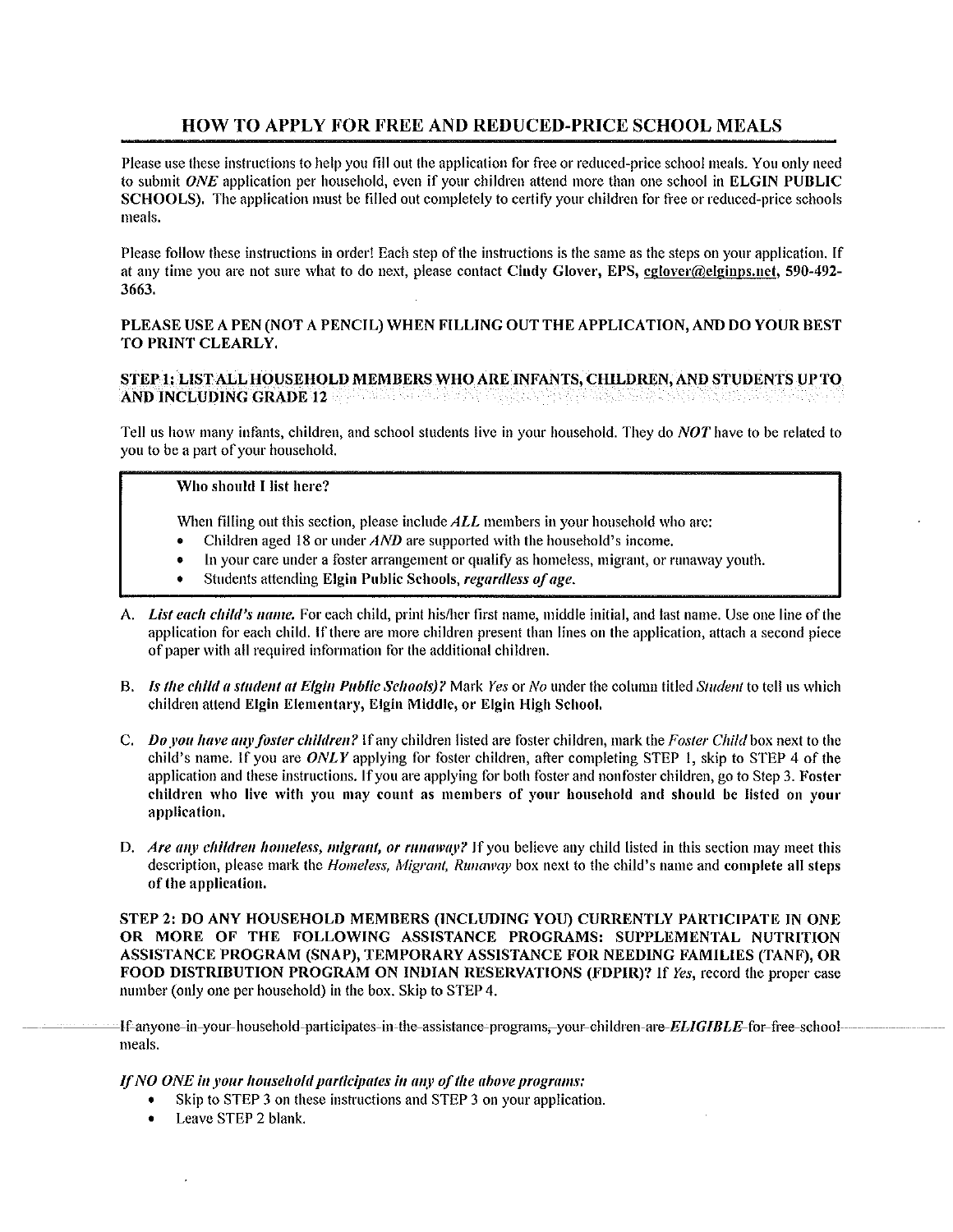#### STEP 3: REPORT INCOME FOR ALL HOUSEHOLD MEMBERS

## How do I report my income?

- Use the charts titled Sources of Income for Adults and Sources of Income for Children printed on the back side of the application form to determine if your household has income to report.
- Report all amounts in GROSS INCOME ONLY. Report all income in whole dollars. Do not include cents,
	- Gross income is the total income received before taxes.
	- Many people think of income as the amount they take home and not the total gross amount. Make sure that the income you report on this application has NOT been reduced to pay for taxes, insurance premiums, or any other amounts taken from your pay.
- Write a  $\theta$  in any fields where there is no income to report. Any income fields left empty or blank will also be counted as a zero. If you write  $\theta$  or leave any fields blank, you are certifying (promising) that there is no income to report. If local officials suspect that your household income was reported incorrectly, your application will be investigated.
- Mark how often each type of income is received using the check boxes to the right of each field
- Report all income earned or received by children. Refer to the chart titled Sources of Income for Children in these instructions.  $\Lambda$ . and report the combined gross income for ALL children listed in STEP 1 in your household in the box marked Total Child Income. Only count foster children's income if you are applying for them together with the rest of your household.

#### What is Child Income?

Child income is money received from outside your household that is paid **DIRECTLY** to your children. Many households do not have any child income. Use the chart below to determine if your household has child income to report.

| <b>Sources of Income for Children</b>                                 |                                                                                                                                                                            |  |  |  |  |  |  |  |
|-----------------------------------------------------------------------|----------------------------------------------------------------------------------------------------------------------------------------------------------------------------|--|--|--|--|--|--|--|
| <b>Sources of Child Income</b><br>Example(s)                          |                                                                                                                                                                            |  |  |  |  |  |  |  |
| Earnings from work                                                    | A child has a regular full- or part-time job where<br>he/she earns a salary or wages                                                                                       |  |  |  |  |  |  |  |
| Social Security<br>$-$ Disability payments<br>$-$ Survivor's benefits | A child is blind or disabled and receives social<br>security benefits<br>A parent is disabled, retired, or deceased and his/her<br>child receives social security benefits |  |  |  |  |  |  |  |
| Income from persons <i>OUTSIDE</i> the household                      | A friend or extended family member REGULARLY<br>gives a child spending money                                                                                               |  |  |  |  |  |  |  |
| Income from any other source.                                         | A child receives income from a private pension fund,<br>annuity or trust                                                                                                   |  |  |  |  |  |  |  |

## FOR EACH ADULT HOUSEHOLD MEMBER:

#### Who should I list here?

When filling out this section, please include ALL ADULT members in your household who are:

Living with you and share income and expense, even if not related and even if they do not receive income of their own.

Do *NOT* include people who:

- Live with you but are not supported by your household's income AND do not contribute income to your household
- Infants and children and students already listed in STEP 1.

How do I fill in the income amount and source?

#### **FOR EACH TYPE OF INCOME:**

- Use the charts in this section to determine if your household has income to report. Ŧ
	- Report all amounts in gross income ONLY. Report all income in whole dollars. Do not include cents.
		- Gross income is the total income received before taxes or deductions
		- $\overline{a}$ Many people think of income as the amount they take home and not the total gross amount. Make sure that the income you report on this application has *NOT* been reduced to pay for taxes, insurance premiums, or any other amounts taken from your pay.

## FOR EACH ADULT HOUSEHOLD MEMBER: cont.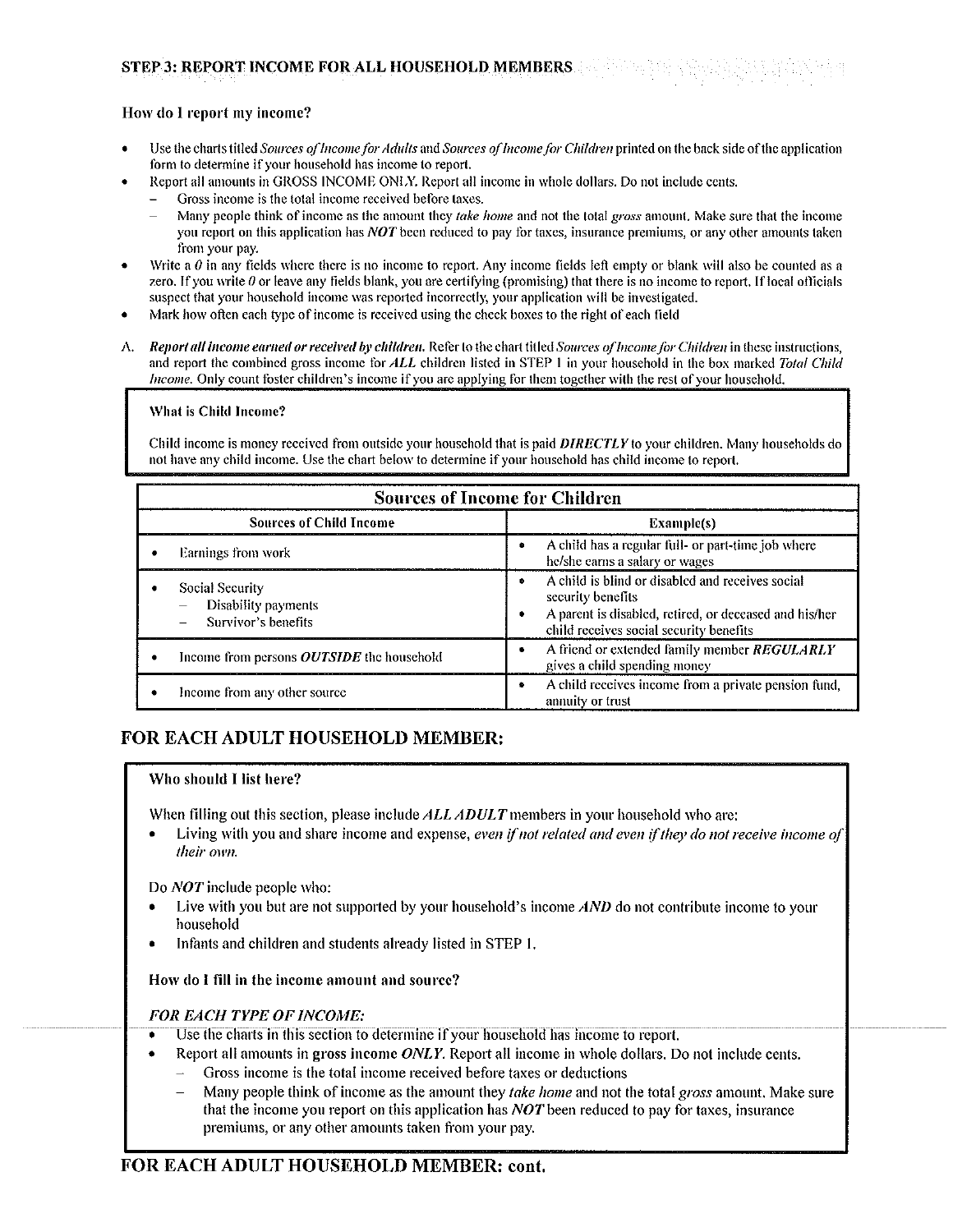- Write a  $\theta$  in any fields where there is no income to report. Any income fields left empty or blank will be counted as zeroes. If you write  $\theta$  or leave any fields blank, you are certifying (promising) that there is no income to report. If local officials have known or available information that your household income was reported incorrectly, your application will be verified for cause.
- Mark how often each type of income is received using the check boxes to the right of each field.
- **B.** List adult household members' names. Print the name of each household member in the boxes marked Names of Adult Household Members (First and Last). Do not list any household members you listed in STEP 1. If a child listed in STEP 1 has income, follow the instructions in STEP 3, Part A.
- C. Report earnings from work. Refer to the chart titled Sources of Income for Adults in these instructions, and report all income from work in the Earnings From Work field on the application. This is usually the money received from working at jobs. If you are a self-employed business or farm owner, you will report your net income. This is calculated by subtracting the total operating expenses of your business from its gross receipts or revenues.
- D. Report income from public assistance/child support/alimony. Refer to the chart titled Sources of Income for Adults in these instructions, and report all income that applies in the Public Assistance/Child Support/Alimony field on the application. Do not report the value of any cash value public assistance benefits *NOT* listed on the chart. If income is received from child support or alimony, only *court-ordered* payments should be reported here. Informal regular payments should be reported as *Other* income in the next part.
- E. Report income from pensions/retirement/all other income. Refer to the chart titled Sources of Income for Adults in these instructions, and report all income that applies in the *Pensions/Retirement/All Other Income* field on the application.
- F. Report total household size. Enter the total number of household members in the field Total Household Members (Children and Adults). This number MUST be equal to the number of household members listed in STEP 1 and STEP 3. If there are any members of your household that you have not listed on the application, go back and add them. It is very important to list all household members, as the size of your household affects your eligibility for free and reduced-price meals.
- G. Provide the last four digits of your social security number. The household's primary wage earner or another adult household member must enter the last four digits of his/her social security number in the space provided. You are eligible to apply for benefits even if you do not have a social security number. If no adult household member has a social security number, leave this space blank and mark the box to the right labeled *Check if no* SSN.

| <b>Sources of Income for Adults</b>                                                                                                                                                                                                                                                                                                 |                                                                                                                                                                                                                                                                                                                |                                                                                                                                                                                                                                                                                                                                        |  |  |  |  |  |  |  |
|-------------------------------------------------------------------------------------------------------------------------------------------------------------------------------------------------------------------------------------------------------------------------------------------------------------------------------------|----------------------------------------------------------------------------------------------------------------------------------------------------------------------------------------------------------------------------------------------------------------------------------------------------------------|----------------------------------------------------------------------------------------------------------------------------------------------------------------------------------------------------------------------------------------------------------------------------------------------------------------------------------------|--|--|--|--|--|--|--|
| <b>Earnings From Work</b>                                                                                                                                                                                                                                                                                                           | Public Assistance/Alimony/Child<br><b>Support</b>                                                                                                                                                                                                                                                              | Pensions/Retirement/All Other<br>Income                                                                                                                                                                                                                                                                                                |  |  |  |  |  |  |  |
| Salary, wages, cash bonuses<br>income<br>from<br>self-<br>NET<br>(farm<br>employment<br><b>OF</b><br>business)<br>If you are in the U.S. Military:<br>Basic pay and cash bonuses<br>(do NOT include combat pay,<br>FSSA, or privatized housing<br>allowances)<br>Allowances<br>for<br>off-base<br>٠<br>housing, food, and clothing- | Unemployment benefits<br>$\bullet$<br>Worker's compensation<br>٠<br>Supplemental Security Income<br>$\bullet$<br>(SSI)<br>Cash assistance from state or<br>۰<br>local government<br>Alimony payments<br>$\bullet$<br>Child support payments<br>$\bullet$<br>Veteran's benefits<br>Strike benefits<br>$\bullet$ | Social Security (including<br>railroad retirement and black<br>lung benefits)<br>Private pensions or disability<br>٠<br>benefits<br>Regular income from trusts or<br>٠<br>estates<br>Annuities<br>Investment income<br><b>Earned</b> interest<br>٠<br>•——Rental-income-<br><b>REGULAR</b> cash payments<br>٠<br>from outside household |  |  |  |  |  |  |  |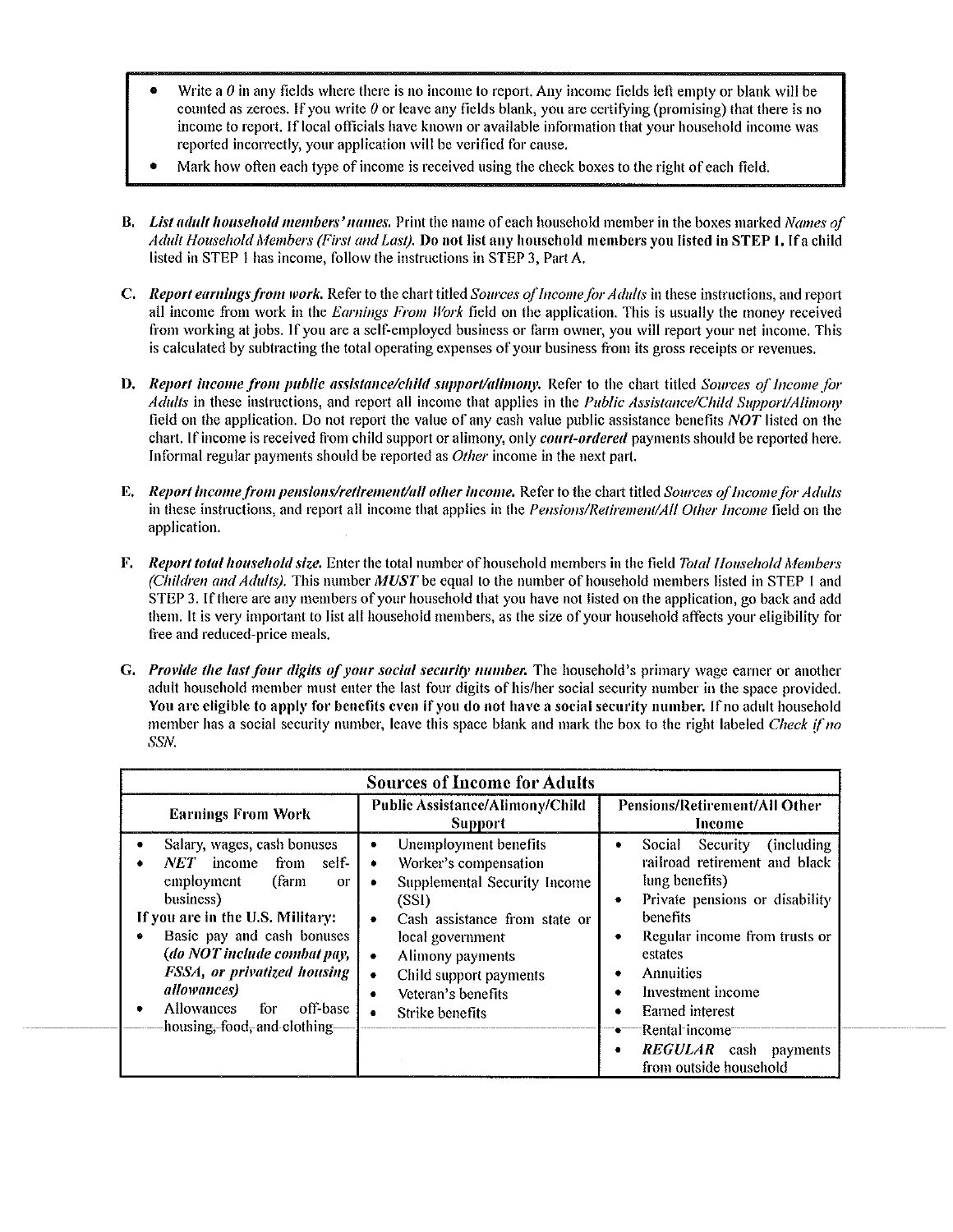## STEP 4: CONTACT INFORMATION AND ADULT SIGNATURE

All applications must be signed by an adult member of the household. By signing the application, that household member is promising that all information has been truthfully and completely reported. Before completing this section, please also make sure you have read the privacy and civil rights statements on the application.

- A. Provide your contact information. Write your current address in the fields provided if this information is available. If you have no permanent address, this does not make your children ineligible for free or reducedprice school meals. Sharing a phone number, e-mail address, or both is optional, but it helps us reach you quickly if we need to contact you.
- B. Print and sign your name. Print your name in the box Printed Name of Adult Completing the Form. Sign your name in the box Signature of Adult Completing the Form.
- C. Today's date. In the space provided, write today's date.

 $\bar{z}$ 

D. Share children's racial and ethnic identities (optional). On the back of the application, we ask you to share information about your children's race and ethnicity. This field is optional and does not affect your children's eligibility for free or reduced-price schools meals.

 $\bar{z}$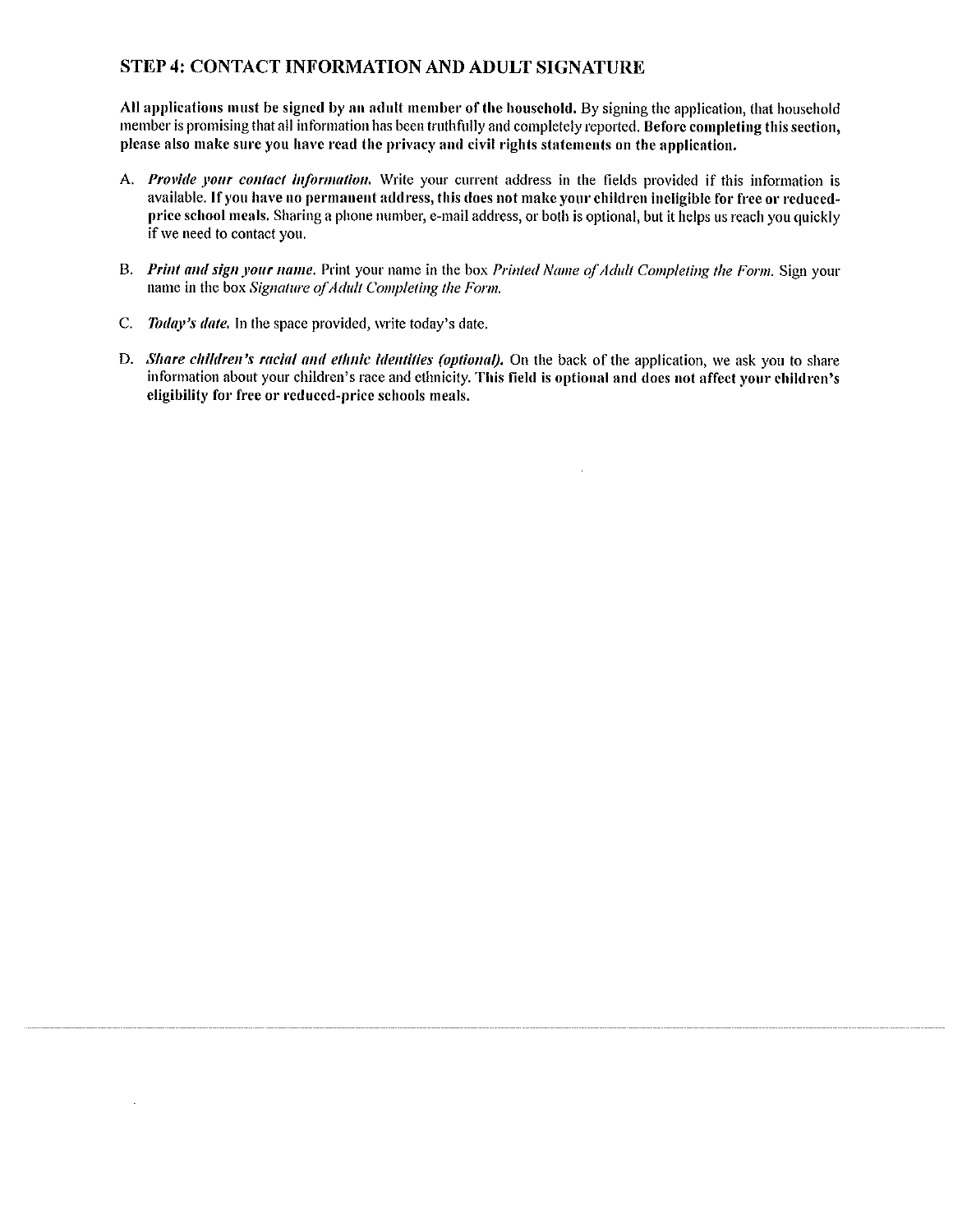Dear Parent/Guardian:

If your children get free or reduced-price school meals, they MAY also be able to get free or low-cost health insurance through Medicaid or SoonerCare. Children with health insurance are more likely to get regular health care and are less likely to miss school because of sickness.

Because health insurance is so important to children's well-being, the law allows us to tell Medicaid and SoonerCare that your children are eligible for free and reduced-price school meals unless you tell us not to. Medicaid and SoonerCare only use the information to identify children who may be eligible for their programs. Program officials may contact you to offer to enroll your children. Filling out the Application for Free and Reduced-Price Meals does not automatically enroll your children in health insurance.

If you do not want us to share your information with Medicaid or SoonerCare, fill out the form below and send in. (Sending in this form will not change whether your children get free or reduced-price school meals.)

> $\Box$  No! I DO NOT want information from my Application for Free and Reduced-Price School Meals shared with Medicaid or SoonerCare.

If you checked No, fill out the form below to ensure that your information is NOT shared for the child (ren) listed below:

| Child's Name:                                                                                                                                                                                                                  | School: |
|--------------------------------------------------------------------------------------------------------------------------------------------------------------------------------------------------------------------------------|---------|
| Child's Name:                                                                                                                                                                                                                  | School: |
| Child's Name:                                                                                                                                                                                                                  |         |
|                                                                                                                                                                                                                                |         |
|                                                                                                                                                                                                                                | Date:   |
| Printed Name:                                                                                                                                                                                                                  |         |
| Address: 2008. Contract to the contract of the contract of the contract of the contract of the contract of the contract of the contract of the contract of the contract of the contract of the contract of the contract of the |         |
| 一定是我的一个时间,我们的是我们的,我们的是我们的,我们也不是我们的,我们也不会不会不会不会。""我们的,我们也不会不是我们的。""我们,我们的,我们也不会不会不会不会不会                                                                                                                                         |         |
| For more information, you may call your child's school.                                                                                                                                                                        |         |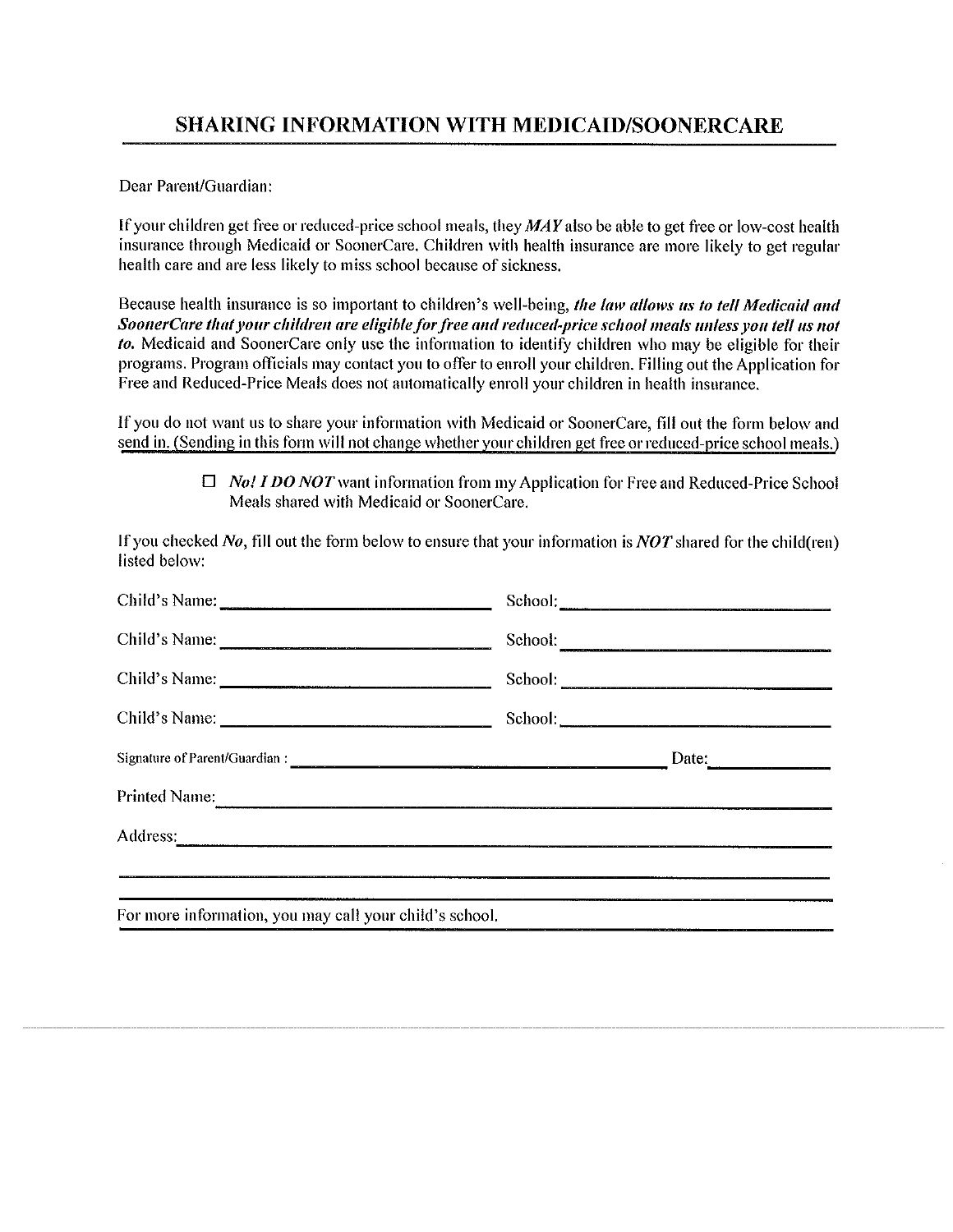## 2016-2017 Application for Free and Reduced-Price School Meals Complete one application per household. Please use a pen (not a pencil).

| Definition of Household<br>Member-Anyone who is<br>living with you and                                                                                                                                                                                                                                                                                                                 | <b>Child's First Name</b><br>$\bf{M}$ $\bf{I}$                   |        |  |        | <b>Child's Last Name</b> |         |                                                                                                                                                                                                                                                                            | <b>School Name</b> |        |        |                  | <b>Grade</b> |                | <b>Birth Date</b> |                     |                         | Student?       |                |        | Foster<br><b>Child</b> |                                           | Homeless,<br>Migrant, |
|----------------------------------------------------------------------------------------------------------------------------------------------------------------------------------------------------------------------------------------------------------------------------------------------------------------------------------------------------------------------------------------|------------------------------------------------------------------|--------|--|--------|--------------------------|---------|----------------------------------------------------------------------------------------------------------------------------------------------------------------------------------------------------------------------------------------------------------------------------|--------------------|--------|--------|------------------|--------------|----------------|-------------------|---------------------|-------------------------|----------------|----------------|--------|------------------------|-------------------------------------------|-----------------------|
| shares income and ex-<br>penses, even if not re-                                                                                                                                                                                                                                                                                                                                       |                                                                  |        |  |        |                          |         |                                                                                                                                                                                                                                                                            |                    |        |        |                  |              |                |                   |                     | Yes                     | N <sub>0</sub> |                | apply  |                        |                                           | Runaway               |
| lated.                                                                                                                                                                                                                                                                                                                                                                                 |                                                                  |        |  |        |                          |         |                                                                                                                                                                                                                                                                            |                    |        |        |                  |              |                |                   |                     |                         |                |                |        |                        |                                           |                       |
| Children in foster care<br>and children who meet                                                                                                                                                                                                                                                                                                                                       |                                                                  |        |  |        |                          |         |                                                                                                                                                                                                                                                                            |                    |        |        |                  |              |                |                   |                     |                         |                | that           |        |                        |                                           |                       |
| the definition of home-<br>migrant, or runaway<br>less,                                                                                                                                                                                                                                                                                                                                |                                                                  |        |  |        |                          |         |                                                                                                                                                                                                                                                                            |                    |        |        |                  |              |                |                   |                     |                         |                | $\overline{a}$ |        |                        |                                           |                       |
| eligible for free<br>are<br>meals. Read How to Apply                                                                                                                                                                                                                                                                                                                                   |                                                                  |        |  |        |                          |         |                                                                                                                                                                                                                                                                            |                    |        |        |                  |              |                |                   |                     |                         |                | Check          |        |                        |                                           |                       |
| for Free and Reduced-<br>Price School Meals for                                                                                                                                                                                                                                                                                                                                        |                                                                  |        |  |        |                          |         |                                                                                                                                                                                                                                                                            |                    |        |        |                  |              |                |                   |                     |                         |                |                |        |                        |                                           |                       |
| more information                                                                                                                                                                                                                                                                                                                                                                       |                                                                  |        |  |        |                          |         |                                                                                                                                                                                                                                                                            |                    |        |        |                  |              |                |                   |                     |                         |                |                |        |                        |                                           |                       |
| STEP 2 Do any household members (including you) currently participate in one or more of the following assistance programs: SNAP, TANF, or FDPIR?                                                                                                                                                                                                                                       |                                                                  |        |  |        |                          |         |                                                                                                                                                                                                                                                                            |                    |        |        |                  |              |                |                   |                     |                         |                |                |        |                        |                                           |                       |
| If No, go to STEP 3. If Yes, write a case number here, then go to STEP 4. (Do not complete STEP 3.)                                                                                                                                                                                                                                                                                    |                                                                  |        |  |        |                          |         |                                                                                                                                                                                                                                                                            |                    |        |        |                  |              |                |                   |                     |                         |                |                |        |                        |                                           |                       |
|                                                                                                                                                                                                                                                                                                                                                                                        |                                                                  |        |  |        |                          |         |                                                                                                                                                                                                                                                                            |                    |        |        |                  |              |                | Case Number:      |                     |                         |                |                |        |                        | Write only one case number in this space. |                       |
| STEP 3 Report income for ALL household members (Skip this step if you answered YES to STEP 2)                                                                                                                                                                                                                                                                                          |                                                                  |        |  |        |                          |         |                                                                                                                                                                                                                                                                            |                    |        |        |                  |              |                |                   |                     |                         |                |                |        |                        |                                           |                       |
|                                                                                                                                                                                                                                                                                                                                                                                        |                                                                  |        |  |        |                          |         |                                                                                                                                                                                                                                                                            |                    |        |        |                  |              |                |                   |                     |                         |                |                |        |                        |                                           |                       |
|                                                                                                                                                                                                                                                                                                                                                                                        |                                                                  |        |  |        |                          |         |                                                                                                                                                                                                                                                                            |                    |        |        |                  |              |                |                   |                     |                         |                |                |        |                        |                                           |                       |
|                                                                                                                                                                                                                                                                                                                                                                                        | A. Child Income                                                  |        |  |        |                          |         | Sometimes children in the household earn or receive income. Please include the TOTAL income                                                                                                                                                                                |                    |        |        |                  |              |                |                   | <b>Child Income</b> |                         |                |                | Weekly | Bi-                    | <b>How Often</b>                          | $2x$ Monthly          |
|                                                                                                                                                                                                                                                                                                                                                                                        | received by all children in the household listed in STEP 1 here. |        |  |        |                          |         |                                                                                                                                                                                                                                                                            |                    |        |        |                  |              |                | \$                |                     |                         |                |                |        |                        | weekly Montl                              |                       |
|                                                                                                                                                                                                                                                                                                                                                                                        | All Adult Household Members (Including Yourself)<br>В.           |        |  |        |                          |         |                                                                                                                                                                                                                                                                            |                    |        |        |                  |              |                |                   |                     |                         |                |                |        |                        |                                           |                       |
|                                                                                                                                                                                                                                                                                                                                                                                        |                                                                  |        |  |        |                          |         | List all household members not listed in STEP 1 (including yourself), even if they do not receive income. For each household member listed, if he/she does receive income,                                                                                                 |                    |        |        |                  |              |                |                   |                     |                         |                |                |        |                        |                                           |                       |
|                                                                                                                                                                                                                                                                                                                                                                                        |                                                                  |        |  |        |                          |         | report gross income (before taxes) for each source in whole dollars (no cents) only. If they do not receive income from any source, write $\theta$ . If you enter $\theta$ or leave any<br>fields blank, you are certifying (promising) that there is no income to report. |                    |        |        |                  |              |                |                   |                     |                         |                |                |        |                        |                                           |                       |
|                                                                                                                                                                                                                                                                                                                                                                                        |                                                                  |        |  |        | <b>How Often</b>         |         |                                                                                                                                                                                                                                                                            |                    |        |        | <b>How Often</b> |              |                |                   | Pensions/           |                         |                |                |        | <b>How Often</b>       |                                           |                       |
| Are you unsure what income to include<br>here?<br>Flip the page, and review the charts titled<br>Sources of Income for more information.<br>The Sources of Income for Children chart<br>will help you with the Child Income sec-<br>tion.<br>The Sources of Income for Adults chart will<br>help you with the All Adult House Mem-<br>bers section.<br><b>Names of Adult Household</b> | <b>Earnings</b><br>from Work                                     | Weekly |  | Bi-    | 2x                       | Monthly | <b>Public Assistance/</b><br>Child Support/<br><b>Alimony</b>                                                                                                                                                                                                              | Weekly             |        | Bi-    | 2x Month         |              | <b>Monthly</b> |                   | Retirement/         | <b>All Other Income</b> |                | Weekly         | Bi-    |                        | 2x Month                                  | Monthly               |
|                                                                                                                                                                                                                                                                                                                                                                                        |                                                                  |        |  | Weekly | Month                    |         |                                                                                                                                                                                                                                                                            |                    |        | Weekly |                  |              |                |                   | $\mathbf{\$}$       |                         |                |                | Weekly |                        |                                           |                       |
|                                                                                                                                                                                                                                                                                                                                                                                        | \$<br>\$                                                         |        |  |        |                          |         | \$                                                                                                                                                                                                                                                                         |                    |        |        |                  |              |                |                   | <sup>\$</sup>       |                         |                |                |        |                        |                                           |                       |
| Members (First and Last)                                                                                                                                                                                                                                                                                                                                                               |                                                                  |        |  |        |                          |         | \$                                                                                                                                                                                                                                                                         |                    |        |        |                  |              |                |                   |                     |                         |                |                |        |                        |                                           |                       |
|                                                                                                                                                                                                                                                                                                                                                                                        | \$                                                               |        |  |        |                          |         | \$                                                                                                                                                                                                                                                                         |                    |        |        |                  |              |                |                   | $\mathbf{\$}$       |                         |                |                |        |                        |                                           |                       |
|                                                                                                                                                                                                                                                                                                                                                                                        | $\mathcal{S}$                                                    |        |  |        |                          |         | \$                                                                                                                                                                                                                                                                         |                    |        |        |                  |              |                |                   | $\mathcal{S}$       |                         |                |                |        |                        |                                           |                       |
|                                                                                                                                                                                                                                                                                                                                                                                        | \$                                                               |        |  |        |                          |         | \$                                                                                                                                                                                                                                                                         |                    |        |        |                  |              |                |                   |                     |                         |                |                |        |                        |                                           |                       |
| Total Household Members (Children and Adults)                                                                                                                                                                                                                                                                                                                                          |                                                                  |        |  |        |                          |         | Last Four Digits of Social Security Number (SSN)                                                                                                                                                                                                                           | X                  | X<br>X | X      | $\mathbf{X}$     |              |                |                   |                     | Check if No SSN $\Box$  |                |                |        |                        |                                           |                       |
| <b>STEP 4 Contact Information and Adult Signature</b>                                                                                                                                                                                                                                                                                                                                  |                                                                  |        |  |        |                          |         | of Primary Wage Earner or Other Adult Household Member                                                                                                                                                                                                                     |                    |        |        |                  |              |                |                   |                     |                         |                |                |        |                        |                                           |                       |

| Street Address (if available)          | Apt |                                        | State | Zip Code | Daytime Phone and E-Mail (Optional) |              |
|----------------------------------------|-----|----------------------------------------|-------|----------|-------------------------------------|--------------|
|                                        |     |                                        |       |          |                                     |              |
| Printed Name of Adult Signing the Form |     | Signature of Adult Completing the Form |       |          |                                     | Today's Date |